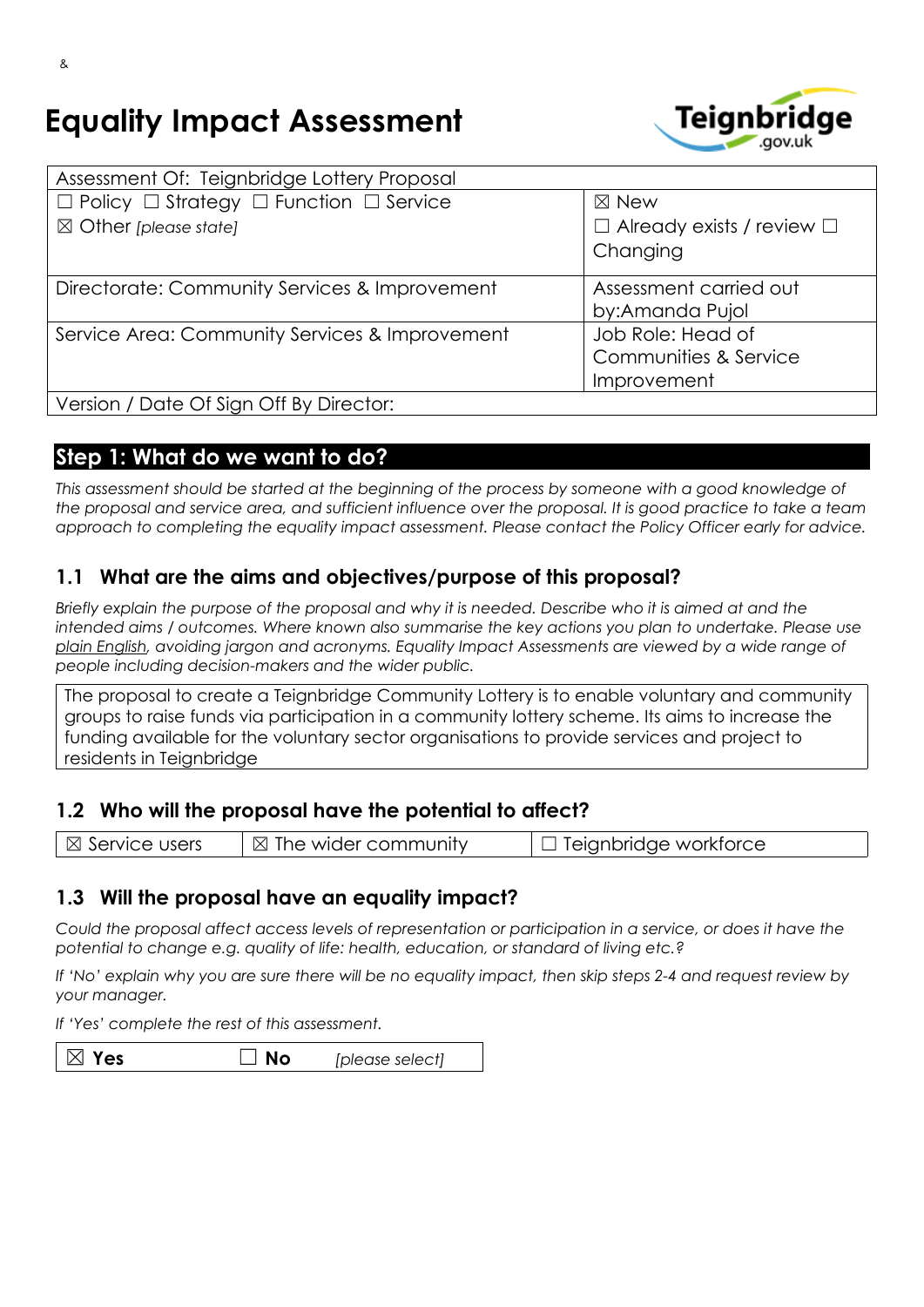## **Step 2: What information do we have?**

## **2.1 What data or evidence is there which tells us who is, or could be affected?**

*Please use this section to demonstrate an understanding of who could be affected by the proposal. Include general population data where appropriate, and information about people who will be affected with particular reference to protected and other relevant characteristics (listed in 2.2).*

Use one row for each evidence source and say which characteristic(s) it relates to. You can include a mix *of qualitative and quantitative data - from national research, local data or previous consultations and engagement activities.*

*Outline whether there are any over or under representation of equality groups within your service - don't forget to benchmark to local population where appropriate.*

For workforce / management of change proposals you will need to look at the diversity of the affected *team(s) using available evidence such as the employee profile data. Identify any under/overrepresentation compared with Teignbridge's economically active citizens for age, disability, ethnicity, gender, religion/belief and sexual orientation.*

| Data / Evidence Source                                                                                              | Summary of what this tells us                                                                                                                                                                                                                                             |
|---------------------------------------------------------------------------------------------------------------------|---------------------------------------------------------------------------------------------------------------------------------------------------------------------------------------------------------------------------------------------------------------------------|
| [Include a reference where known]                                                                                   |                                                                                                                                                                                                                                                                           |
| LGA Research report - Basic Facts About<br>Teignbridge<br><u>Basic facts about your chosen area</u><br>(esd.org.uk) | Details the demography of the Teignbridge<br>District in relation to:<br>Population<br>Age<br>Ethnicity<br>Health<br>Employment<br>Education                                                                                                                              |
| LGA Research Report-Demographic Report<br>LGA Research Report - Demographic Report<br>  LG Inform (local.gov.uk)    | Provides further detail on population<br>changes in Teignbridge, and demographic<br>information relating to gender and ethnicity<br>in Teignbridge with comparisons to the<br>percentage figures for the South West and<br>all English Local authority areas in totality. |
| Office For National Statistics Census 2011                                                                          | Demographic source data sets and mid-<br>year estimates                                                                                                                                                                                                                   |
| http://www.ons.gov.uk/ons/guide-<br>method/census/2011/census-data/index.html                                       |                                                                                                                                                                                                                                                                           |
| <b>Additional comments:</b>                                                                                         |                                                                                                                                                                                                                                                                           |

## **2.2 Do you currently monitor relevant activity by the following protected characteristics?**

| ⊠ Age                                      | $\boxtimes$ Disability          | $\boxtimes$ Gender Reassignment |
|--------------------------------------------|---------------------------------|---------------------------------|
| $\boxtimes$ Marriage and Civil Partnership | $\boxtimes$ Pregnancy/Maternity | $\boxtimes$ Race                |
| $\boxtimes$ Religion or Belief             | $\boxtimes$ Sex                 | $\boxtimes$ Sexual Orientation  |

## **2.3 Are there any gaps in the evidence base?**

*Where there are gaps in the evidence, or you don't have enough information about some equality groups,* include an equality action to find out in section 4.2 below. This doesn't mean that you can't complete the *assessment without the information, but you need to follow up the action and if necessary, review the* assessment later. If you are unable to fill in the gaps please state this clearly with a justification.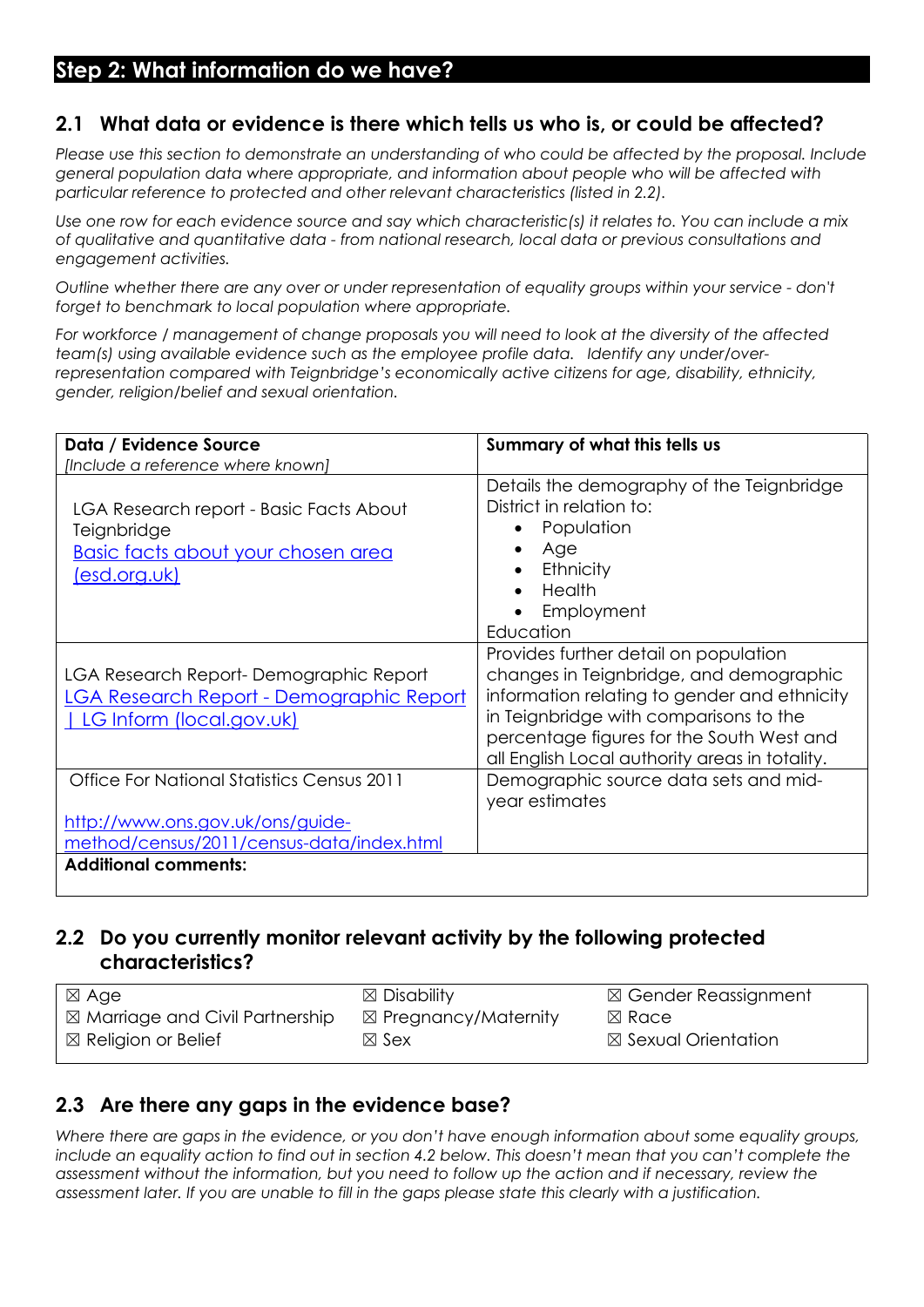*For workforce related proposals all relevant information on characteristics may need to be sought from HR (e.g. pregnancy/maternity). For smaller teams diversity data may be redacted. A high proportion of not known/not disclosed may require action to address and identify the information needed.*

Yes- we are unaware currently of the number of voluntary groups in TDC who may qualify to become a lottery beneficiary organisation who specifically address the needs of the community with protected characteristics. We will look to address this gap though our SLA with CVS in 22/23

## **2.4 How have you involved communities and groups that could be affected?**

*You will nearly always need to involve and consult with internal and external stakeholders during your assessment. The extent of the engagement will depend on the nature of the proposal or change. This should usually include individuals and groups representing different relevant protected characteristics. Please include details of any completed engagement and consultation and how representative this has been of Teignbridge's diverse communities.*

*Include the main findings of any engagement and consultation in Section 2.1 above.*

If you are managing a workforce change process or restructure please refer to HR for advice on how to *consult and engage with employees. Relevant stakeholders for engagement about workforce changes may include e.g. staff-led groups, trades unions as well as affected staff.*

Consultation with CVS regarding lottery proposal

#### **2.5 How will engagement with stakeholders continue?**

*Explain how you will continue to engage with stakeholders throughout the course of planning and delivery. Please describe where more engagement and consultation is required and set out how you intend to* undertake it. Include any targeted work to seek the views of under-represented groups. If you do not intend to undertake it, please set out your justification. You can ask the Consultation Officer for help in targeting *particular groups.*

*Through the development of a communications plan to encourage the uptake of the lottery both by groups and individuals who support them .*

*Through CVS via the service level agreement the Council has with them .*

## **Step 3: Who might the proposal impact?**

Analysis of impacts must be rigorous. Please demonstrate your analysis of any impacts of the proposal in this *section, referring to evidence you have gathered above and the characteristics protected by the Equality* Act 2010. Also include details of existing issues for particular groups that you are aware of and are seeking *to address or mitigate through this proposal.*

#### **3.1 Does the proposal have any potentially adverse impacts on people on the basis of their protected or other relevant characteristics?**

*Consider sub-categories (different kinds of disability, ethnic background etc.) and how people with combined characteristics (e.g. young women) might have particular needs or experience particular kinds of disadvantage.*

*Where mitigations indicate a follow-on action, include this in the 'Action Plan' Section 4.2 below.*

**GENERAL COMMENTS** *(highlight any potential issues that might impact all or many groups)*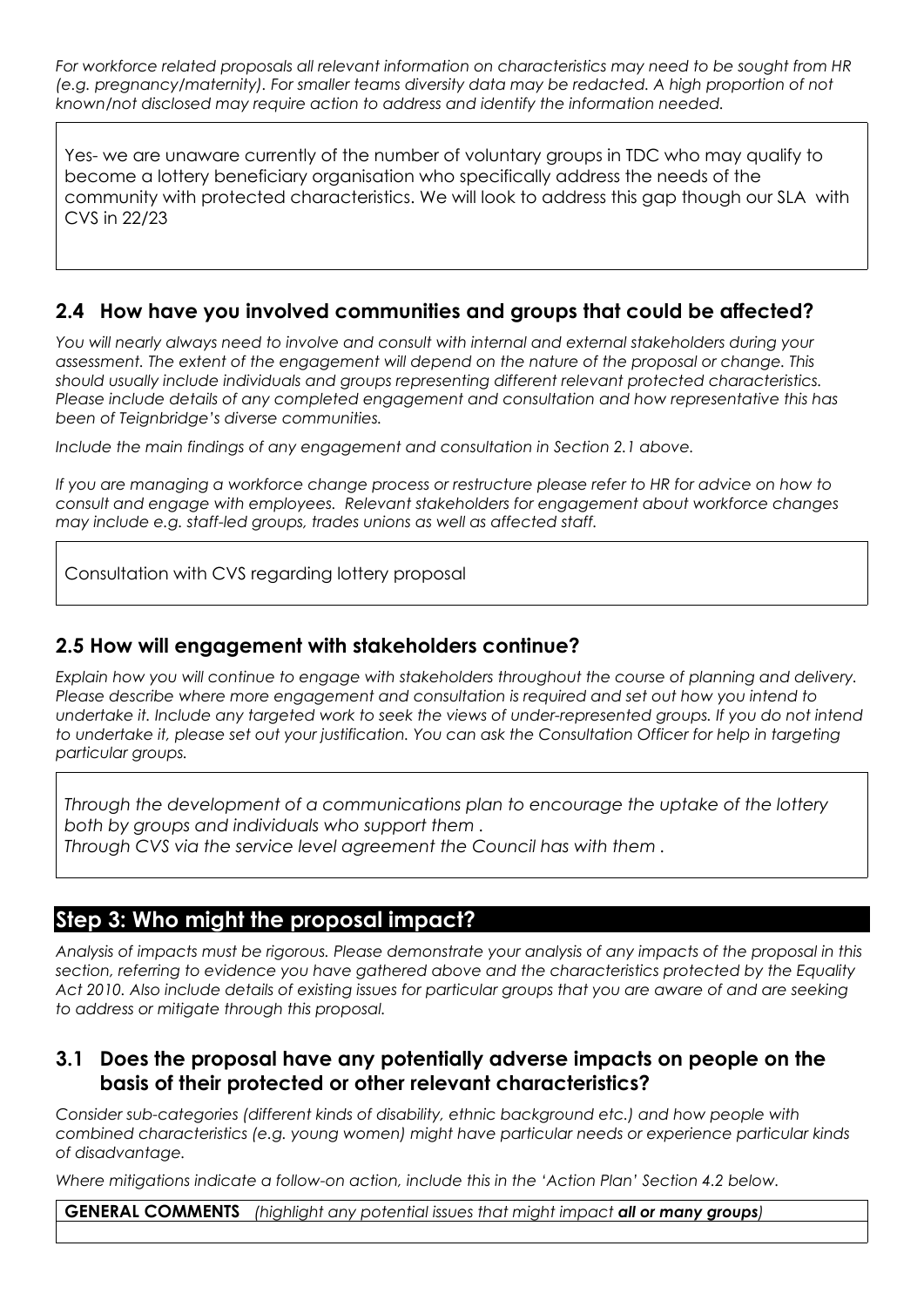The proposals if agreed will enable voluntary sector groups to access additional funds if they chose to participate in the Teignbridge Community Lottery. All groups will be able to register to participate if they meet the following criteria-

- A registered charity, with a board of trustees;
- A constituted group with a volunteer management committee with a minimum of three unrelated members that meets on a regular basis (at least three times per year) or;
- A registered Community Interest Company (CIC) or Charitable Incorporated organisation (CIO).
- 1.2. It is proposed that good causes wishing to join the lottery must:
	- Provide services or activities that directly benefit people within Teignbridge;
	- Be independently established for charitable, benevolent or philanthropic purposes;
	- Have a constitution or set of rules setting out its aims and objective;
	- Operate a bank or building society account in its own name requiring at least two unrelated signatories;
	- Place no undue restrictions on membership.
- 1.3. Furthermore, it is proposed that we should NOT accept applications from any organisations that:
	- Do not provide services within the boundaries of Teignbridge;
	- Have no established management committee / board of trustees (unless a CIC/CIO);
	- Aim to make and distribute a profit;
	- Promote particular political or religious beliefs;
	- Only benefit an individual;
	- Submit an incomplete application

| PROTECTED CHARACTERISTICS |                                                                                  |
|---------------------------|----------------------------------------------------------------------------------|
| <b>Age: Young People</b>  | Does your analysis indicate a disproportionate impact? Yes $\Box$ No $\boxtimes$ |
| Potential impacts:        |                                                                                  |
| Mitigations:              |                                                                                  |
| Age: Older People         | Does your analysis indicate a disproportionate impact? Yes $\Box$ No $\boxtimes$ |
| Potential impacts:        |                                                                                  |
| Mitigations:              |                                                                                  |
| <b>Disability</b>         | Does your analysis indicate a disproportionate impact? Yes $\Box$ No $\boxtimes$ |
| Potential impacts:        |                                                                                  |
| Mitigations:              |                                                                                  |
| Sex                       | Does your analysis indicate a disproportionate impact? Yes □ No 図                |
| Potential impacts:        |                                                                                  |
| Mitigations:              |                                                                                  |
| <b>Sexual orientation</b> | Does your analysis indicate a disproportionate impact? Yes $\Box$ No $\boxtimes$ |
| Potential impacts:        |                                                                                  |
| Mitigations:              |                                                                                  |
| Pregnancy /               | Does your analysis indicate a disproportionate impact? Yes $\Box$ No $\boxtimes$ |
| <b>Maternity</b>          |                                                                                  |
| Potential impacts:        |                                                                                  |
| Mitigations:              |                                                                                  |

#### **PROTECTED CHARACTERISTICS**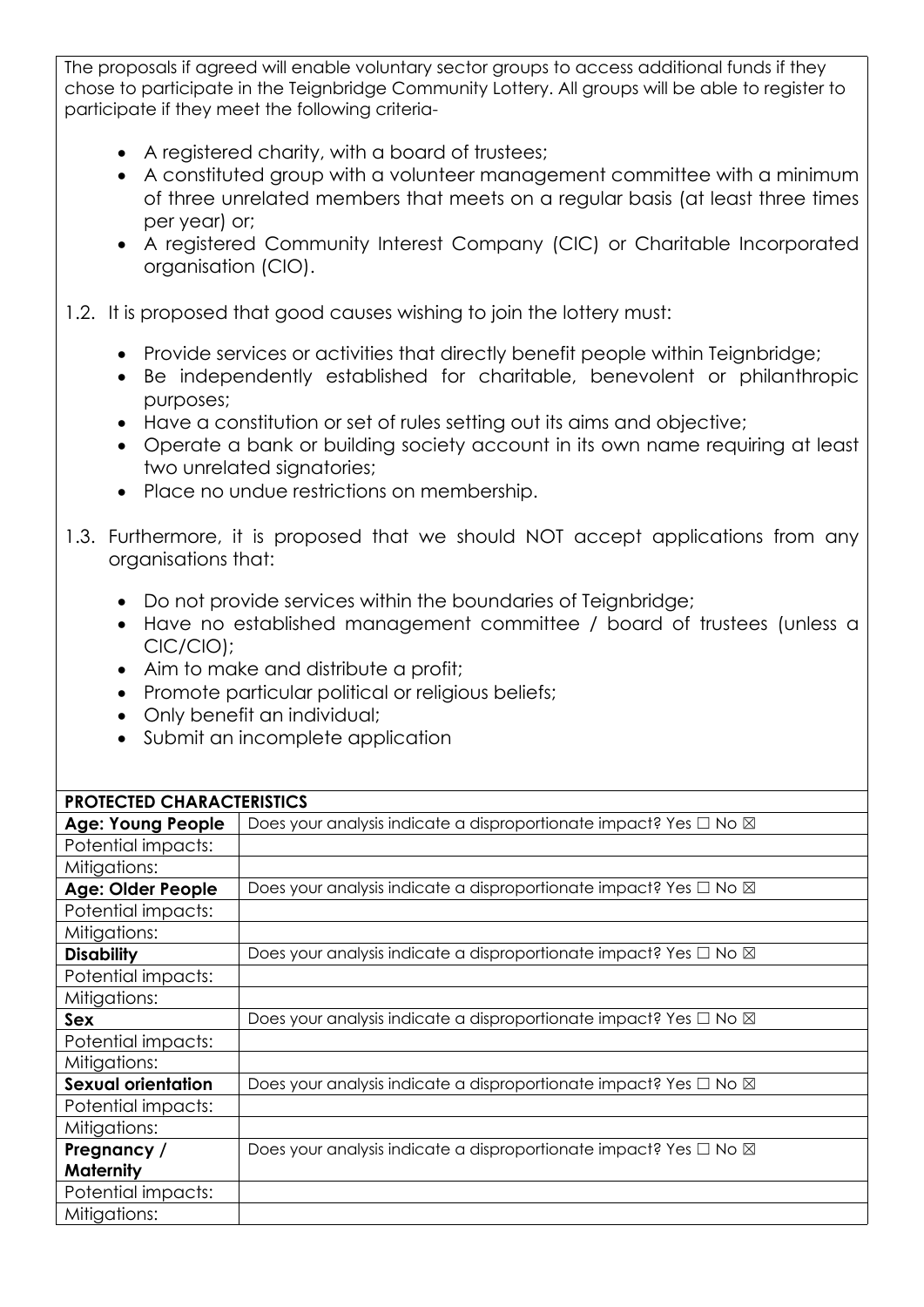| Gender                                     | Does your analysis indicate a disproportionate impact? Yes □ No ⊠                                                                                                                                                                                      |
|--------------------------------------------|--------------------------------------------------------------------------------------------------------------------------------------------------------------------------------------------------------------------------------------------------------|
| reassignment                               |                                                                                                                                                                                                                                                        |
| Potential impacts:                         |                                                                                                                                                                                                                                                        |
| Mitigations:                               |                                                                                                                                                                                                                                                        |
| <b>Race</b>                                | Does your analysis indicate a disproportionate impact? Yes □ No XI                                                                                                                                                                                     |
| Potential impacts:                         |                                                                                                                                                                                                                                                        |
| Mitigations:                               |                                                                                                                                                                                                                                                        |
| <b>Religion or</b><br><b>Belief</b>        | Does your analysis indicate a disproportionate impact? Yes ⊠ No □                                                                                                                                                                                      |
| Potential impacts:                         | The criteria states that organisations that Promote particular political or<br>religious beliefs will not be able to participate                                                                                                                       |
| Mitigations:                               | Whilst this source of funding is excluded for religious groups the Council<br>has other sources of funding such as the Councillors community fund<br>which was increased last month by Executive which is open to such<br>groups to apply for funding. |
| <b>Marriage &amp;</b><br>civil partnership | Does your analysis indicate a disproportionate impact? Yes □ No ⊠                                                                                                                                                                                      |
| Potential impacts:                         |                                                                                                                                                                                                                                                        |
| Mitigations:                               |                                                                                                                                                                                                                                                        |
| <b>OTHER RELEVANT CHARACTERISTICS</b>      |                                                                                                                                                                                                                                                        |
| Socio-Economic<br>(deprivation)            | Does your analysis indicate a disproportionate impact? Yes ⊠ No □                                                                                                                                                                                      |
| Potential impacts:                         | Research suggests it is often people who are more socially deprived that play lotteries so<br>the lottery may result in greater numbers of players from deprived groups                                                                                |
| Mitigations:                               | There is a limit of the number of tickets that can be purchased and the prize that can be<br>won to protect against those who are socially disadvantaged developing gambling issues                                                                    |
| <b>Access To Transport</b>                 | Other group(s) Please add additional rows below to detail the impact for other relevant groups as<br>appropriate e.g. Asylums and Refugees; Rural/Urban Communities, Homelessness, Digital Exclusion,                                                  |
| Potential impacts:                         |                                                                                                                                                                                                                                                        |
| Mitigations:                               |                                                                                                                                                                                                                                                        |

## **3.2 Does the proposal create any benefits for people on the basis of their protected or other relevant characteristics?**

*Outline any potential benefits of the proposal and how they can be maximised. Identify how the proposal will support our Public Sector [Equality](https://www.equalityhumanrights.com/en/advice-and-guidance/public-sector-equality-duty) Duty to:*

- *Eliminate unlawful discrimination for a protected group*
- *Advance equality of opportunity between people who share a protected characteristic and those who don't*
- *Foster good relations between people who share a protected characteristic and those who don't*

No however it offers all groups that meet the qualifying criteria the opportunity to apply for funding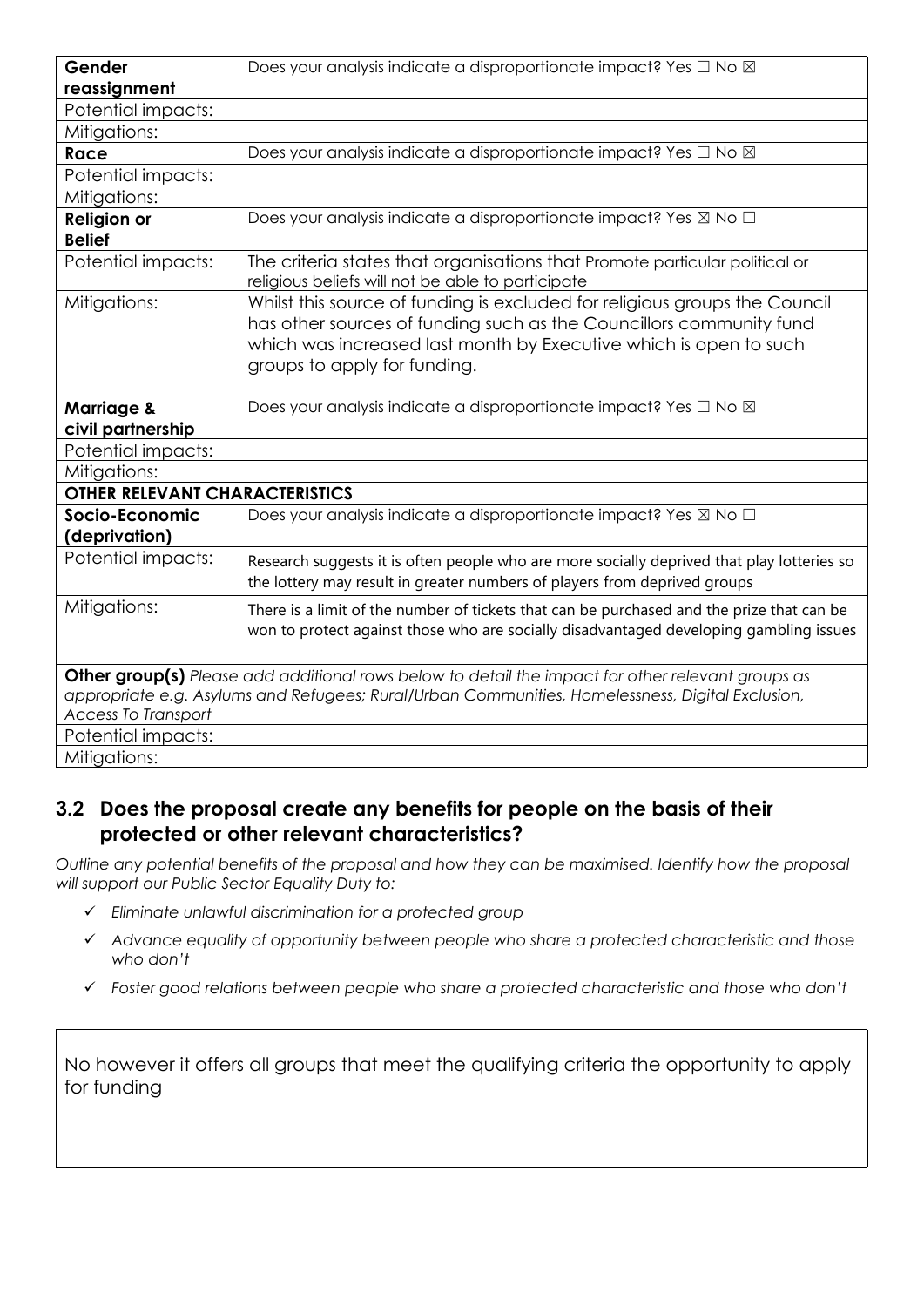# **Step 4: Impact**

## **4.1 How has the equality impact assessment informed or changed the proposal?**

What are the main conclusions of this assessment? Use this section to provide an overview of your findings. This content should be used as a summary in reports, where this full assessment is included as an appendix.

*If you have identified any significant negative impacts which cannot be mitigated, provide a justification showing how the proposal is proportionate, necessary and appropriate despite this.*

#### **Summary of significant negative impacts and how they can be mitigated or justified:**

Only negative impact identified is the exemption of religious groups to apply for funding however the Council has other funding streams available to those groups

#### **Summary of positive impacts / opportunities to promote the Public Sector Equality Duty:**

The purpose of the proposal is to broaden the availability and access to funding for communities and third sector organisations. The Council will work with CVS and develop a communications strategy to increase the uptake of the lottery and will ensure that this strategy includes measures to promote the opportunity for funding to those groups that address the needs of those with protected characteristics

## **4.2 Action Plan**

Use this section to set out any actions you have identified to improve data, mitigate issues, or maximise opportunities etc. If an action is to meet the needs of a particular protected group please specify this.

| Improvement / action required                              | <b>Responsible Officer</b> | <b>Timescale</b>    |
|------------------------------------------------------------|----------------------------|---------------------|
| Monitor update and registration of organisations to the    | <b>Gary Powell</b>         | 12months            |
| lottery, particularly those representing needs of excluded |                            |                     |
| groups and report back to members                          |                            |                     |
| Development of communications strategy                     | Louise Raymond             | 3 <sub>months</sub> |
|                                                            |                            |                     |

## **4.3 How will the impact of your proposal and actions be measured?**

*How will you know if have been successful? Once the activity has been implemented this equality impact assessment should be periodically reviewed to make sure your changes have been effective and your approach is still appropriate. Include the timescale for review in your action plan above.*

Uptake of groups participating in the scheme-12months review from date of launch

## **Step 5: Review & Sign-Off**

*EIAs should only be marked as reviewed when they provide sufficient information for decision-makers on the equalities impact of the proposal. Please seek review and feedback from management before requesting it to be signed off. All working drafts of EIAs and final signed-off EIAs should be saved in G:\GLOBAL\EIA*  Once signed-off please add the details to the 'Corporate Register' of all council EIAs saved in the same *directory.*

| <b>Reviewed by Service Manager:</b>             |  |
|-------------------------------------------------|--|
| Yes $\boxtimes$                                 |  |
| No $\boxtimes$ Instead was reviewed by: Rebecca |  |
| Hewitt                                          |  |
|                                                 |  |

Strategic Leadership Team Sign-Off:<br> **Leadership**<br> **Compared**